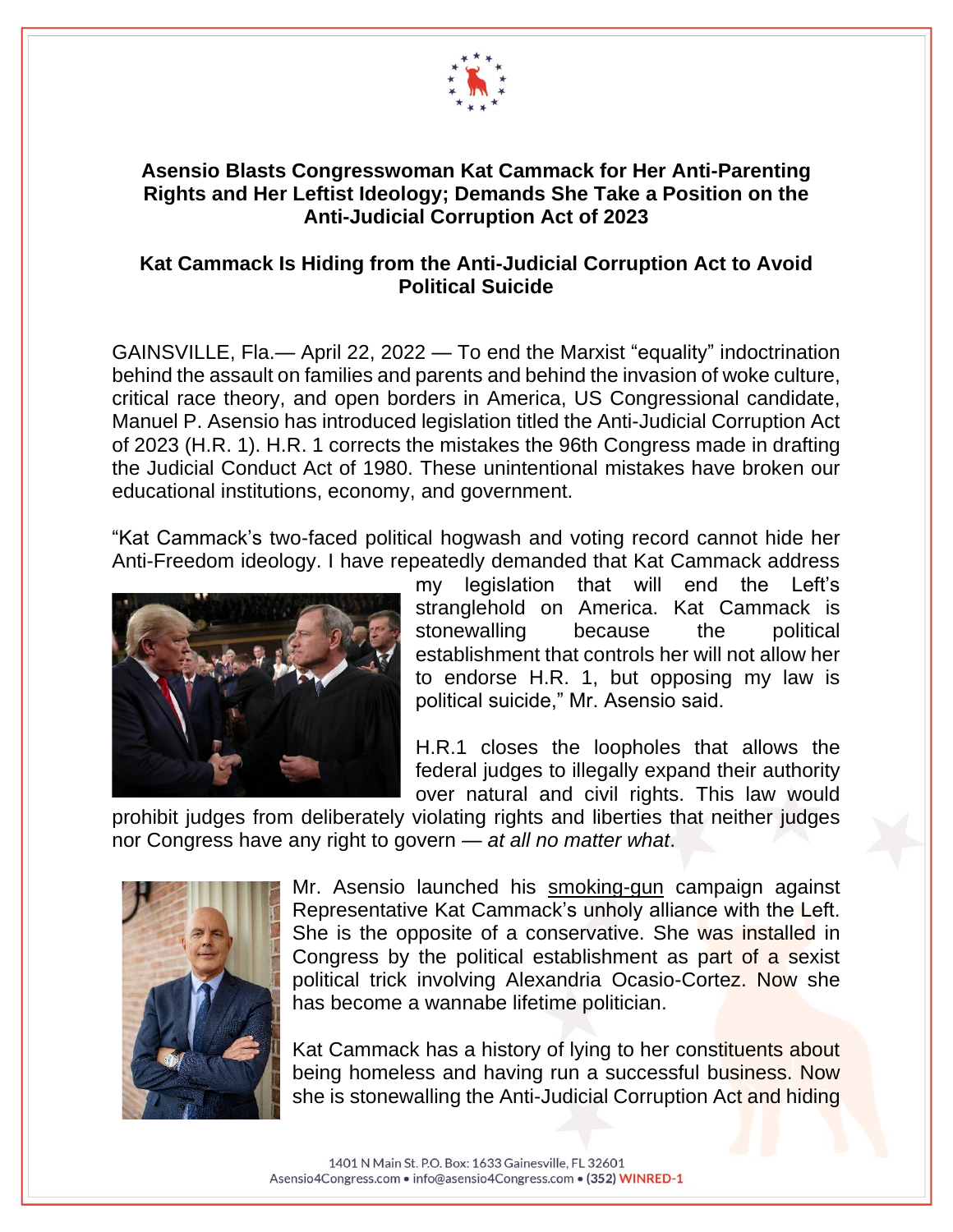

her affiliation with the Left and the RINO Republican establishment. Cammack's ideology clashes with those of any conservative Republican.

Mr. Asensio stated: "Kat Cammack's politics are anti-natural rights, anti-family and parental rights, anti-separation of powers, anti-limits on government, anti-border security, anti-presumption of innocence, anti-equal protection, anti-due process, anti-neutral principles, and anti-separation of church and state, and this makes Kat Cammack's ideology anti-rule of law and undemocratic and unconstitutional. Like woke, Cammack's beliefs have no place in the United States Congress."

By tacitly opposing and covering up Asensio's groundbreaking legislation, Kat Cammack is violating her duty to the US Constitution and demonstrating her ideological opposition to its values, and the most basic conservative values.



made in 1980.

Mr. Asensio is the founder of the Institute of Judicial Conduct (IJC), the nation's only independent authority on federal judiciary policy. He formed the IJC after discovering the mistakes the 96th Congress made in the Judicial Conduct Act and how the federal judges had used them to infringe on his natural and civil rights. As a result of federal judicial overreach, Mr. Asensio was not able to pass down his religious and political ideology and beliefs to his daughter, Eva Asensio. He vowed to end the federal government takeover of individual and family liberty and drafted H.R.1 to correct the mistakes the 96th Congress

Mr. Asensio stated, "The future of our nation depends on stopping the use of the federal judges to impose woke world views on American citizens. Federal judges who deliberately lie and act fraudulently in court betray our Founders, the Declaration of Independence, and the Constitution. We must stop these judges from cheating everyday Americans, infringing on our rights, and destroying our economy. Kat Cammack cannot do it, so I must."

## **[DONATE](https://secure.winred.com/asensio4congress/donate-today)**

**Learn more about [Manuel P. Asensio](https://www.asensio4congress.com/copy-of-about) and the background of the [Anti-Judicial Corruption Act](https://www.asensio4congress.com/_files/ugd/1be796_41e7b2d2db364573881a041a566c40f1.pdf) below.**

> 1401 N Main St. P.O. Box: 1633 Gainesville, FL 32601 Asensio4Congress.com · info@asensio4Congress.com · (352) WINRED-1